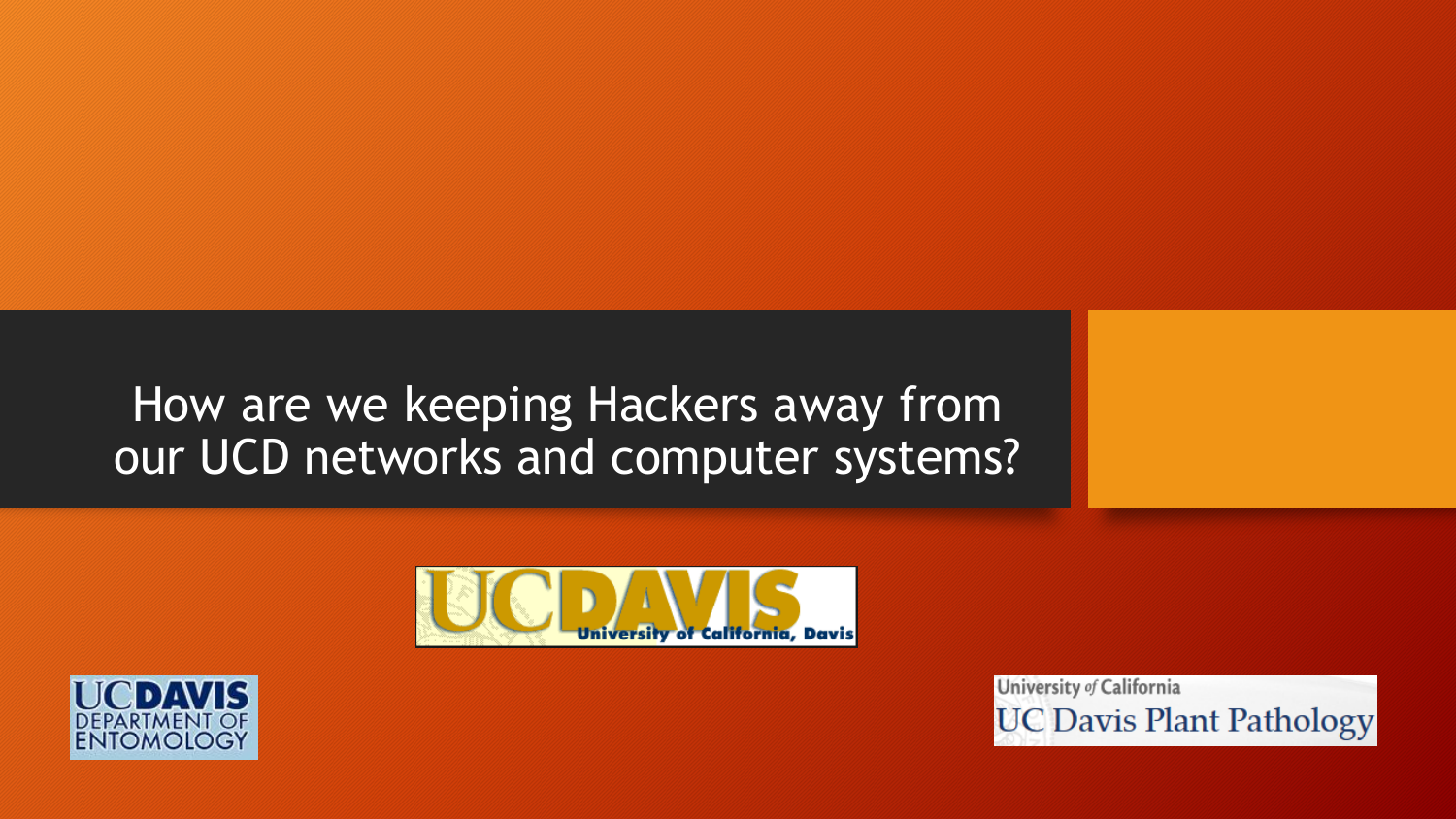# Cybercrime



- Sony's Hacking Scandal Could Cost The Company \$100 Million **http://www.businessinsider.com/sonys-hacking-scandal-could-cost-the-company-100-million-2014-12**
- Annual U.S. Cybercrime Costs Estimated at \$100 Billion **Wall Street Journal:** http://www.wsj.com/articles/SB10001424127887324328904578621880966242990
- Ebay 145,000,000 compromised records
- JP Morgan Chase 76,000,000 compromised records
- Anthem 80,000,000 compromised records
- Home Depot 56,000,000 compromised records
- Target 70,000,000 compromised records

Source: DataBreaches.net, IdTheftCentre -

http://www.informationisbeautiful.net/visualizations/worlds-biggest-data-breaches-hacks/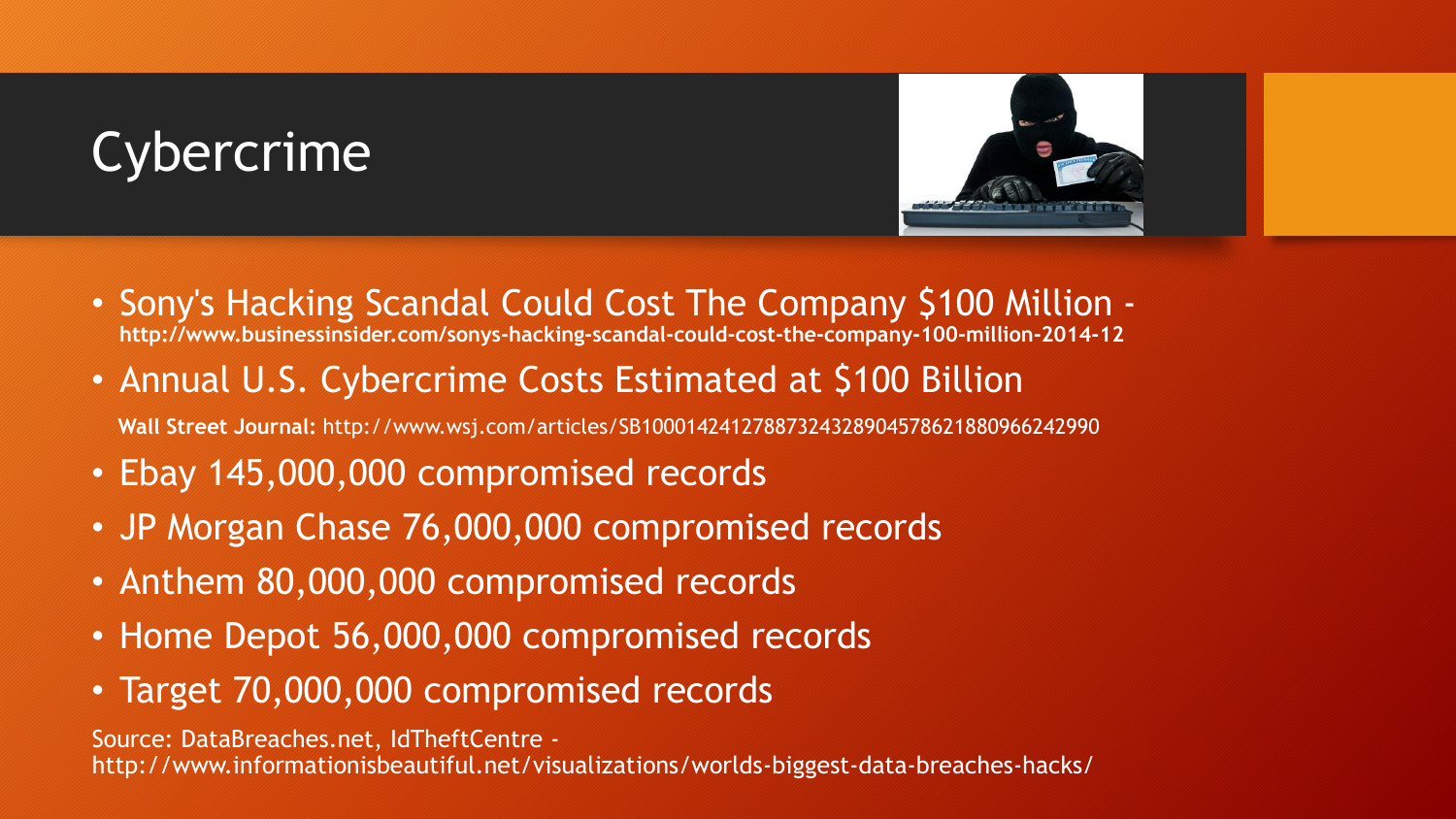# Cybercrime



• Cybercrime is a growth industry. The returns are great, and the risks are low. We estimate that the likely annual cost to the global economy from cybercrime is more than \$400 billion. A conservative estimate would be \$375 billion in losses, while the maximum could be as much as \$575 billion

McAfee **Center for Strategic and International Studies** June 2014: http://www.mcafee.com/us/resources/reports/rp-economic-impact-cybercrime2.pdf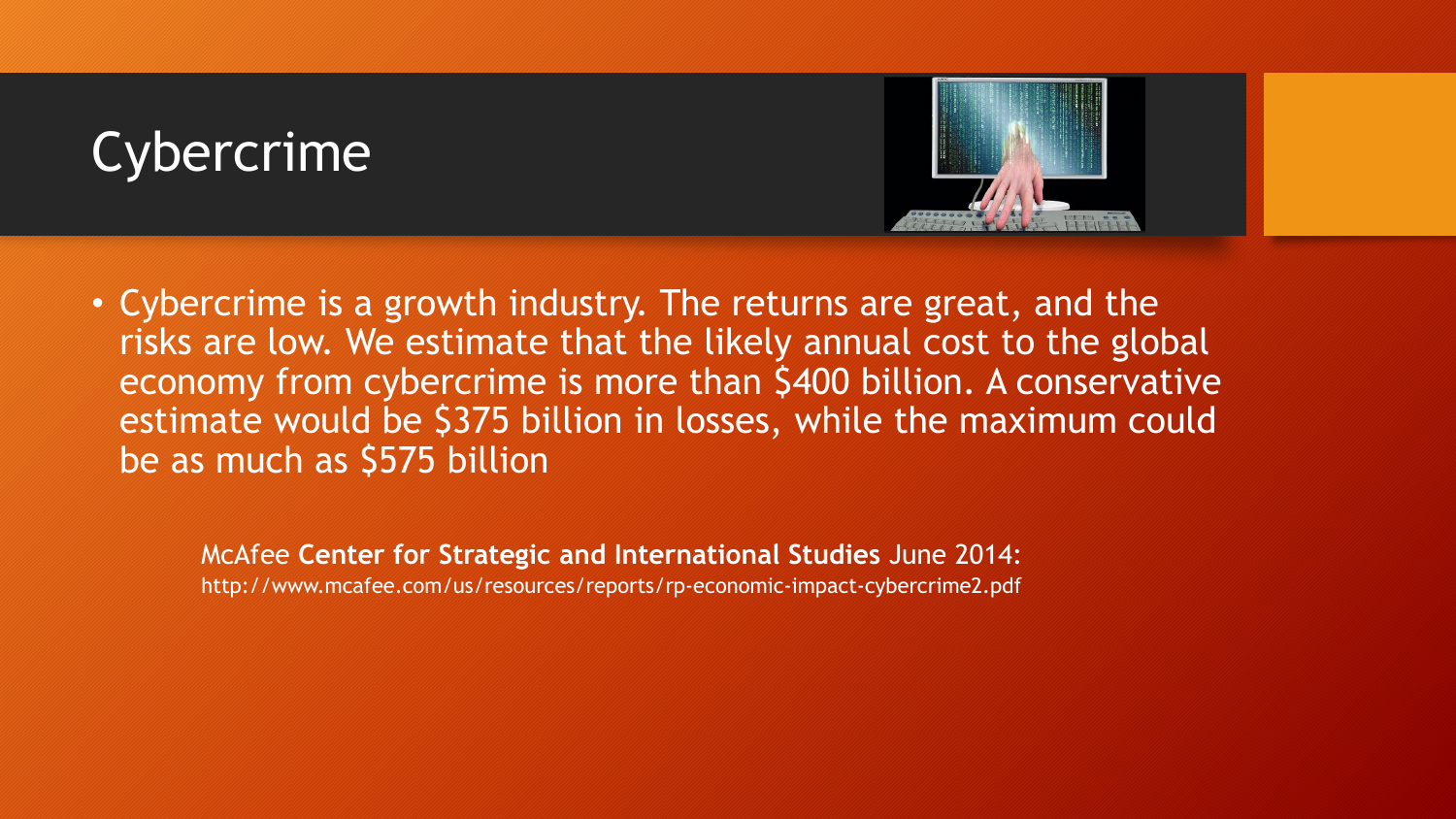# Cybercrime

- The cost of cybercrime includes the effect of hundreds of millions of people having their personal information stolen—incidents in the last year include more than 40 million people in the US, 54 million in Turkey, 20 million in Korea, 16 million in Germany, and more than 20 million in China. One estimate puts the total at more than 800 million individual records in 2013. This alone could cost as much as \$160 billion
- per year

McAfee **Center for Strategic and International Studies** June 2014:

http://www.mcafee.com/us/resources/reports/rp-economic-impact-cybercrime2.pdf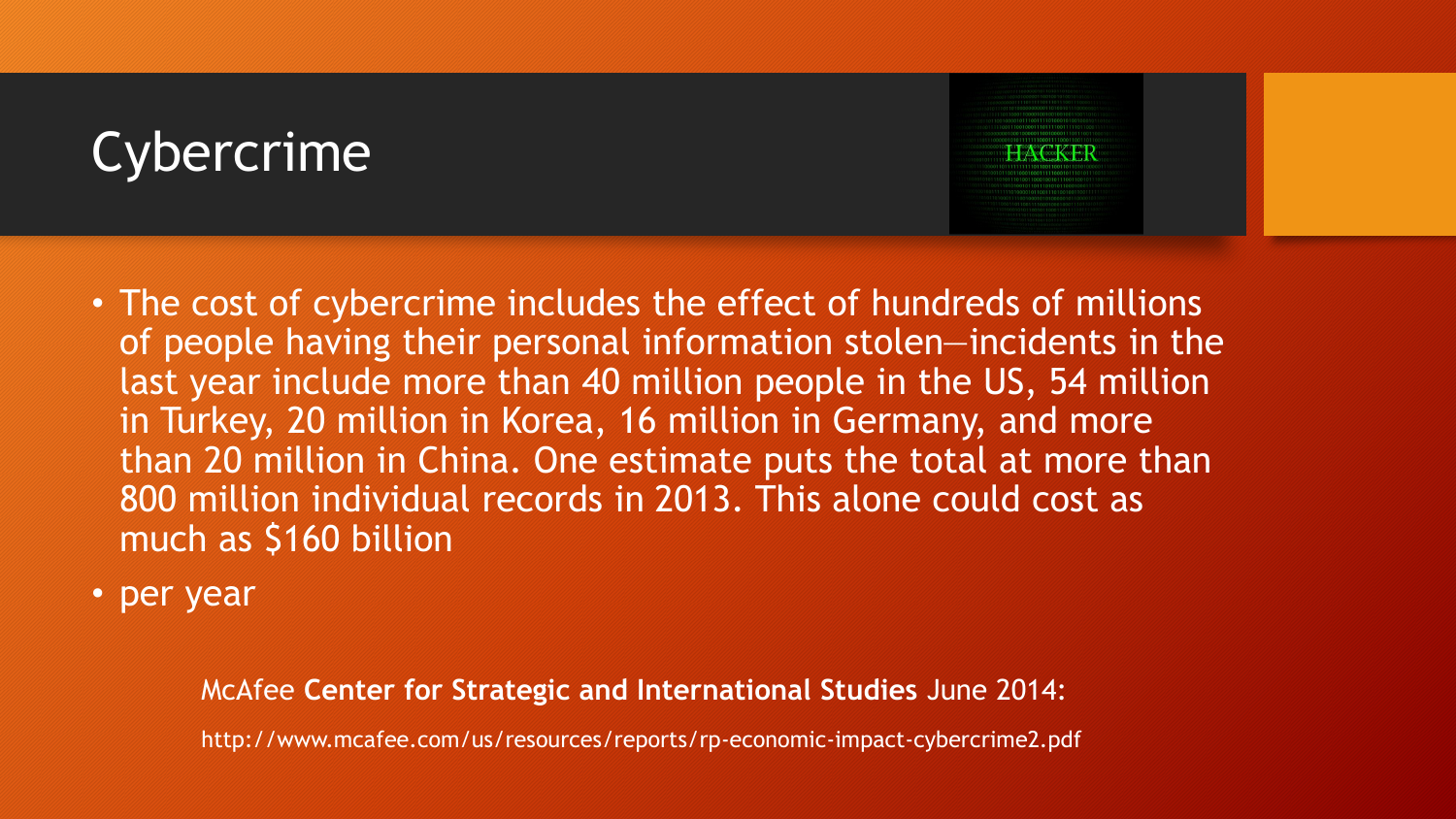# How can we protect our Networks and Computer Systems?



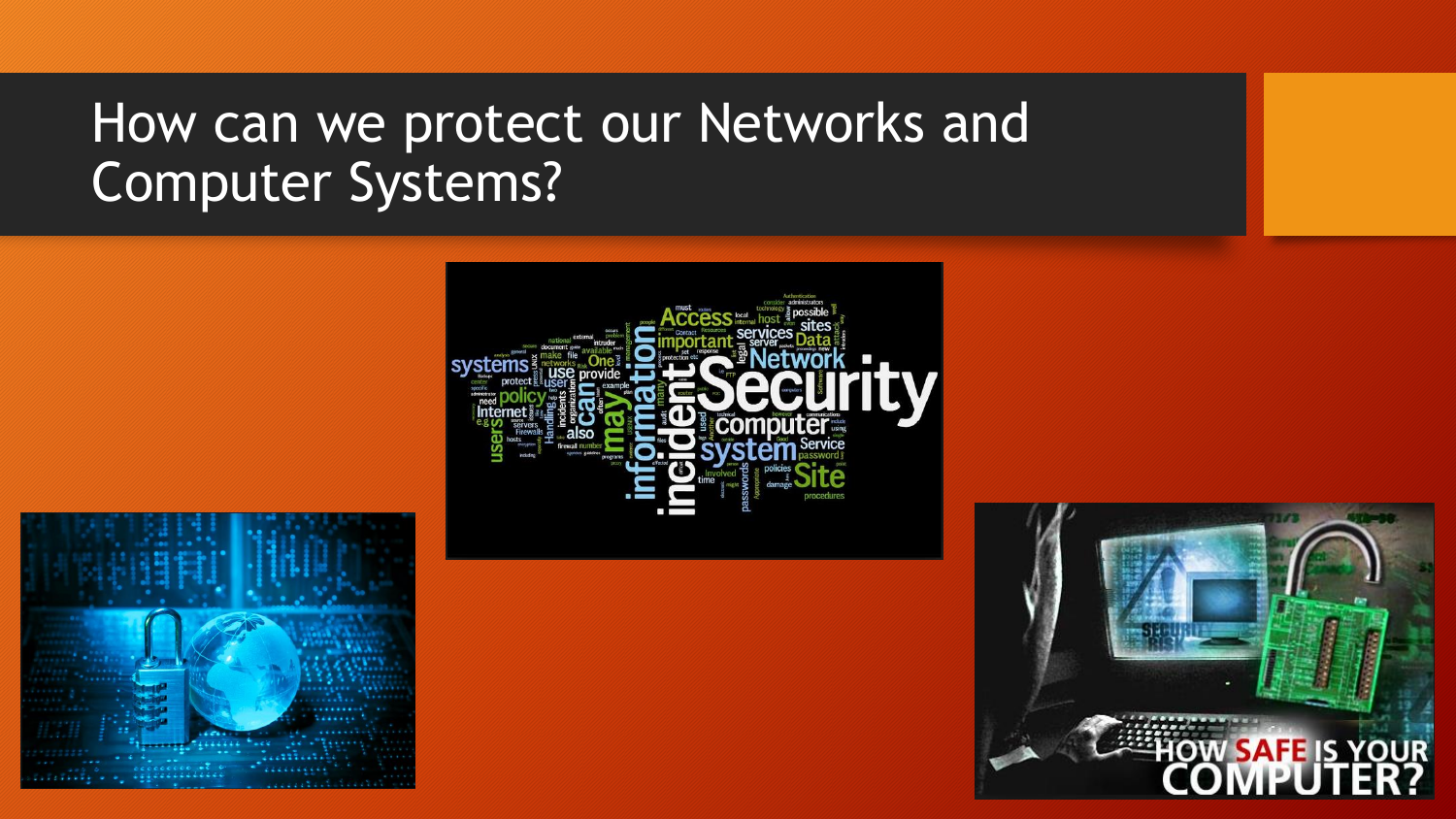#### What is Network Security?



• Network security consists of the provisions and policies adopted by a network administrator to prevent and monitor unauthorized access, misuse, modification, or denial of a computer network and network-accessible resources. Network security involves the authorization of access to data in a network, which is controlled by the network administrator. Users choose or are assigned an ID and password or other authenticating information that allows them access to information and programs within their authority.

http://en.wikipedia.org/wiki/Network\_security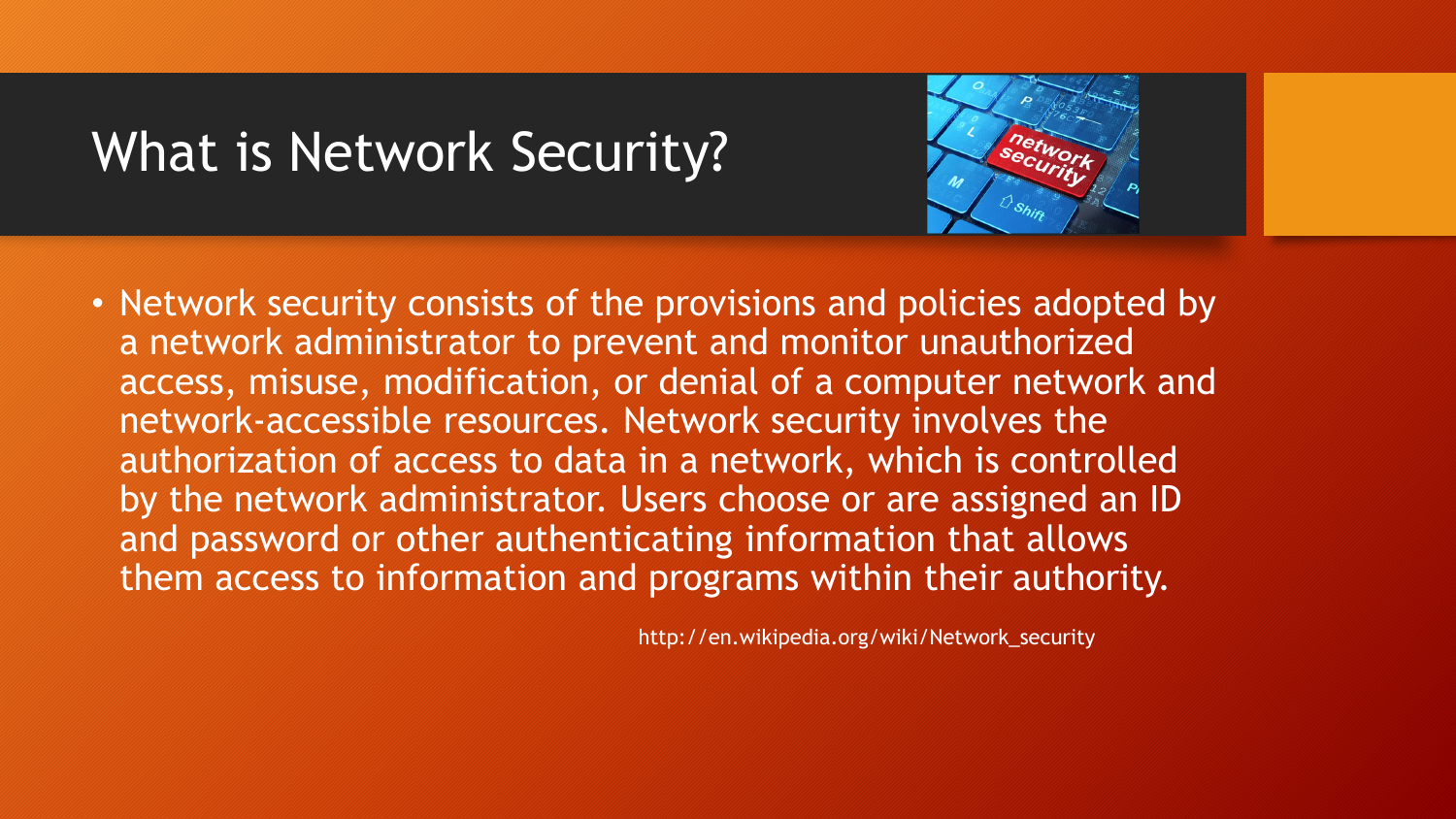# What is Network Security?

- After asking What is network security?, you should ask, What are the threats to my network?
- Many network security threats today are spread over the Internet. The most common include:
- Viruses, worms, and Trojan horses
- Spyware and adware
- Zero-day attacks, also called zero-hour attacks
- Hacker attacks
- Denial of service attacks
- Data interception and theft
- Identity theft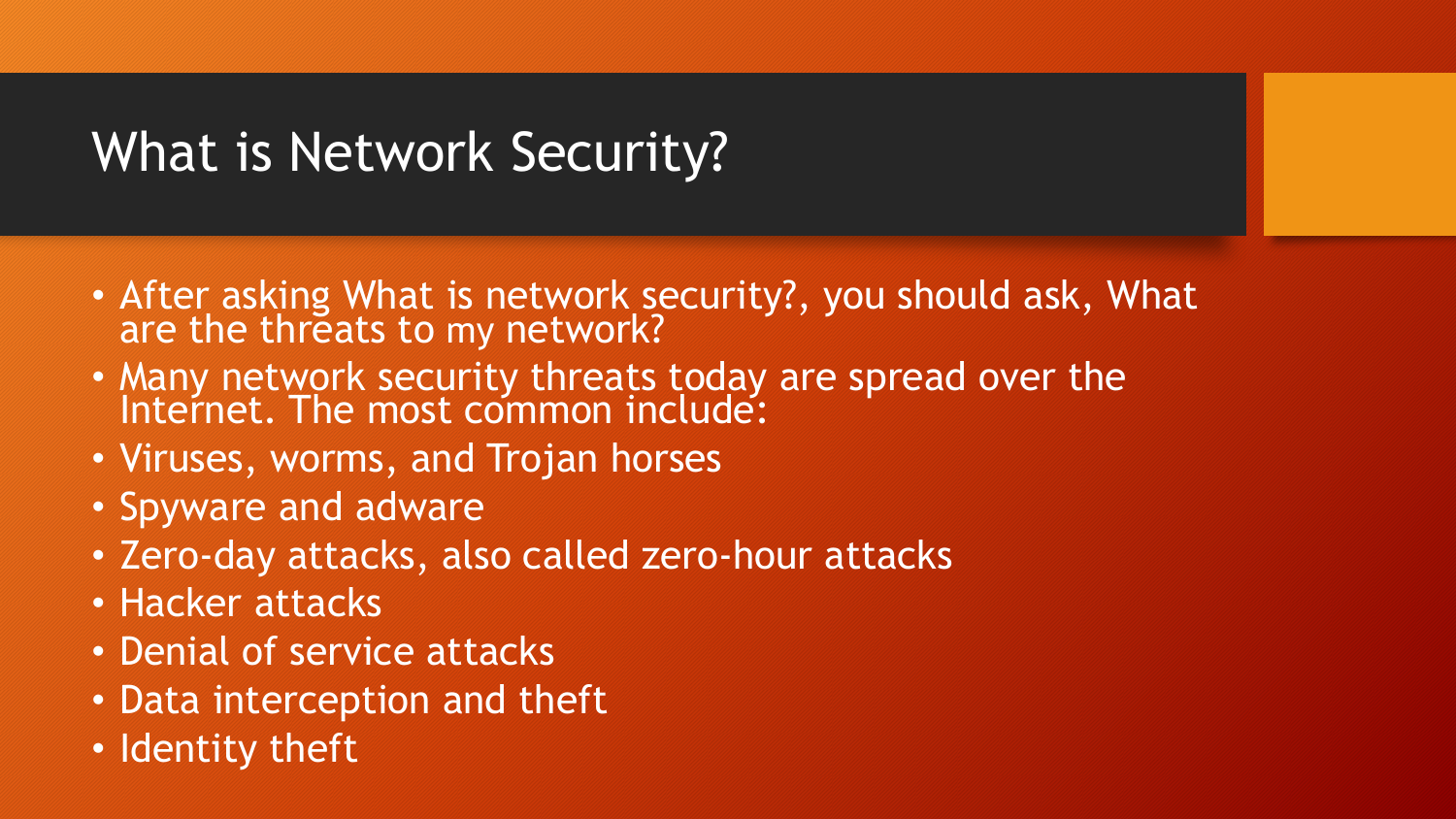#### How Does Network Security Work?

- Network security is accomplished through hardware and software. The software must be constantly updated and managed to protect you from emerging threats.
- A network security system usually consists of many components. Ideally, all components work together, which minimizes maintenance and improves security.
- Network security components often include:
- Anti-virus and anti-spyware
- Firewall, to block unauthorized access to your network
- Intrusion prevention systems (IPS), to identify fast-spreading threats, such as zero-day or zero-hour`attácks
- Virtual Private Networks (VPNs), to provide secure remote access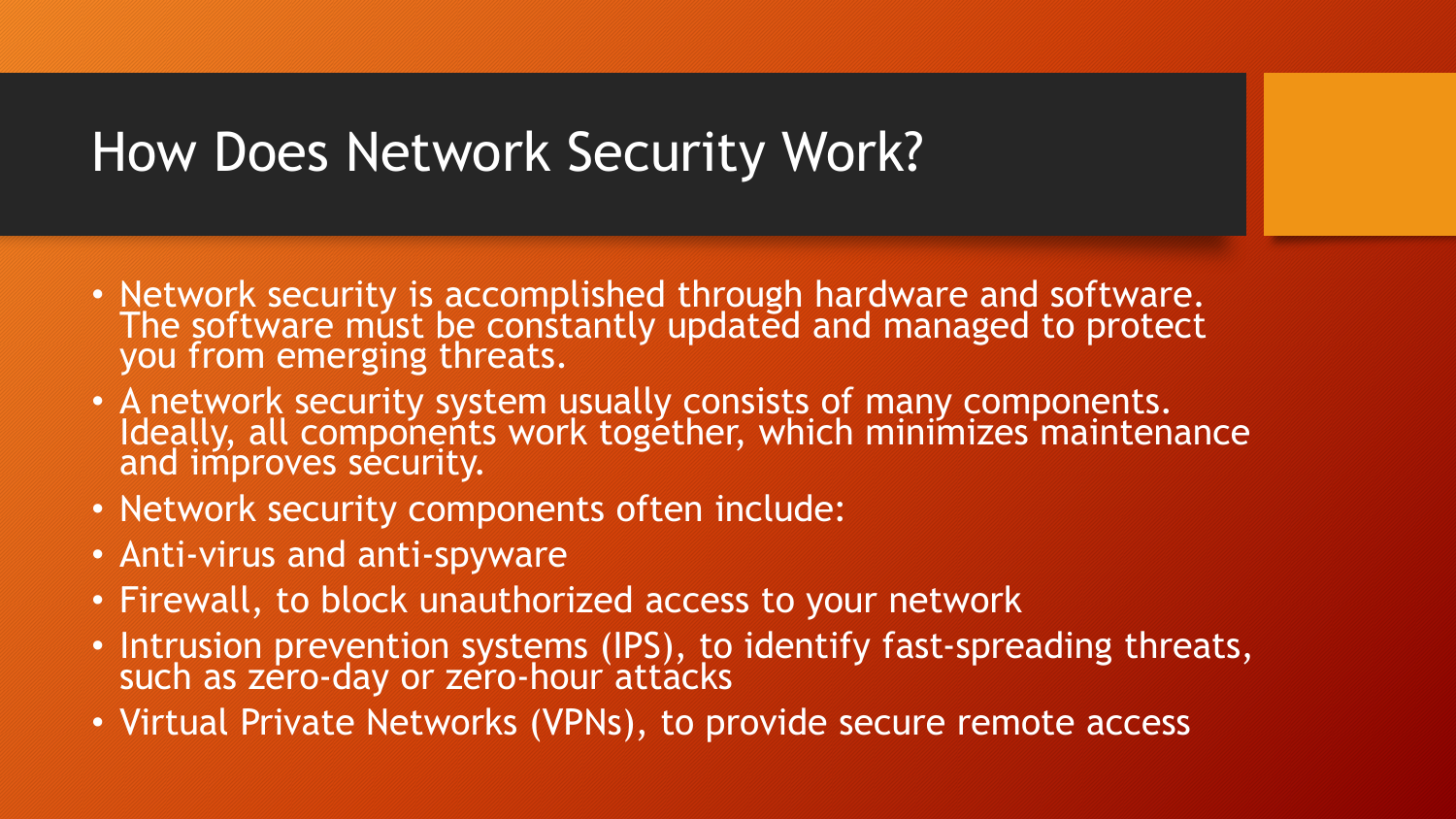#### What are the benefits of Network Security?

- With network security in place, our departments will experience many benefits
- We will be protected against business disruption, which helps keep employees productive
- Network security helps us to meet mandatory regulatory compliance from campus Cyber-Security policies
- Because network security helps protect our data, it reduces the risk of legal action from data theft
- Ultimately, network security helps protect our department's reputation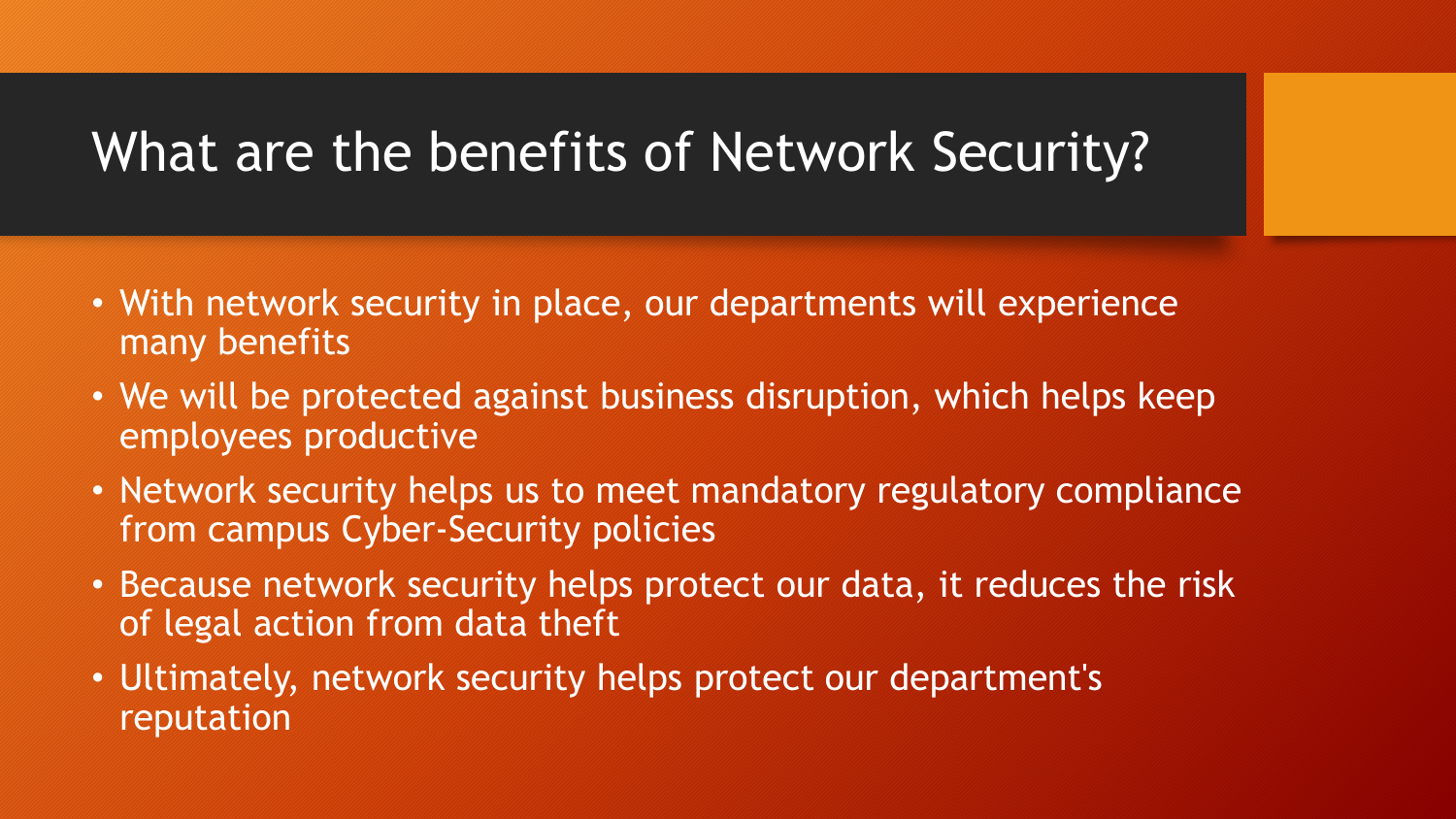# What is Computer Security?

- Is security applied to computing devices such as computers, servers and smartphones
- It includes all the processes and mechanisms by which digital equipment, information and services are protected from unintended or unauthorized access, change or destruction
- It includes Physical Security to prevent theft of equipment and Information Security to protect the data on that equipment
- Cybersecurity is the process of applying security measures to ensure confidentiality, integrity, and availability of data. It assures protection of assets, which includes data, desktops, servers, buildings, and most importantly, humans. The goal of cybersecurity is to protect data both in transit and at rest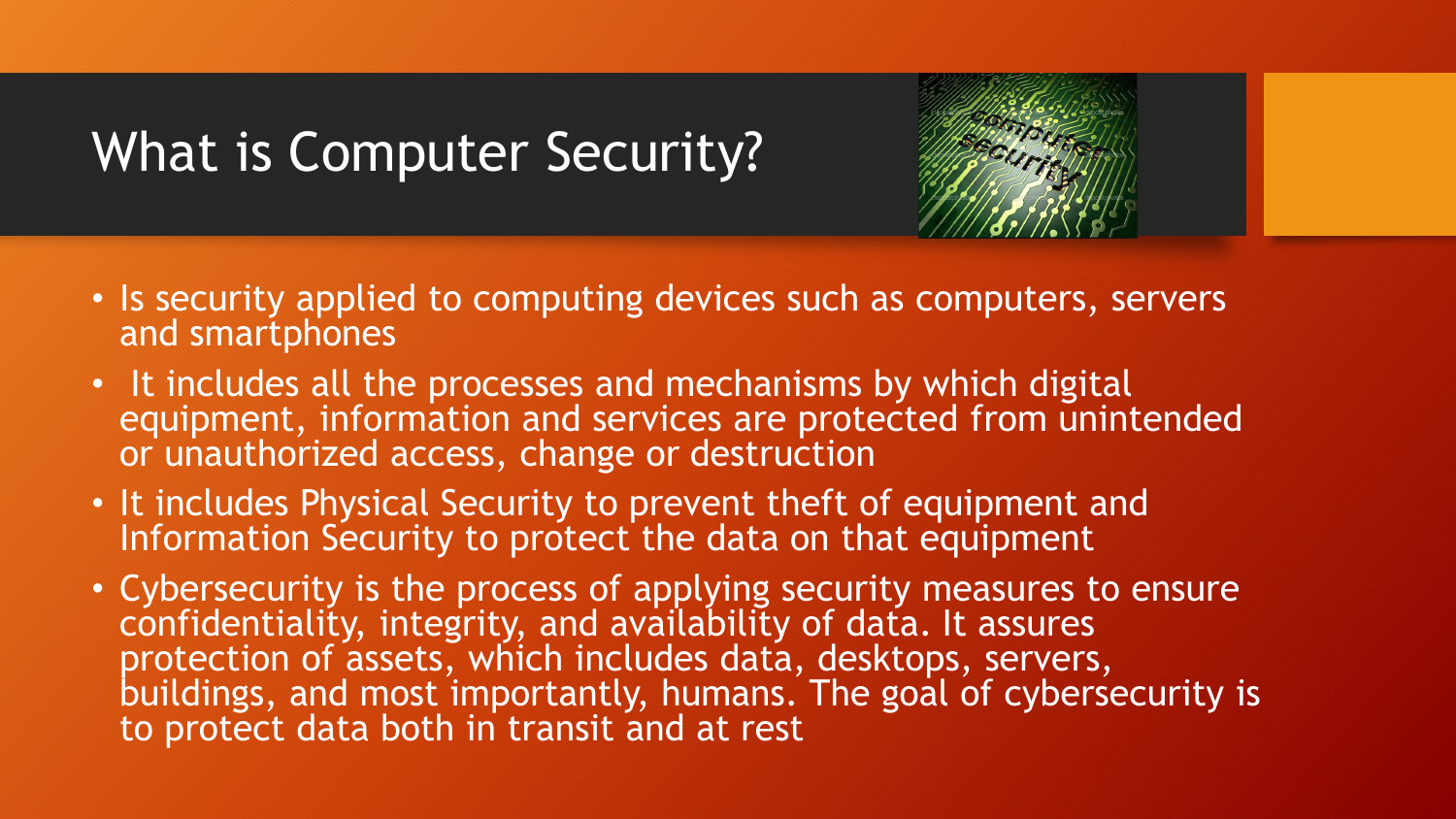# What is UCD doing to protect our networks and computer system?

- Anti-virus
- Authentic Message Registry (http://security.ucdavis.edu/secure/authentic/index.html)
- Authenticated SMTP
- Central security initiatives (Campus vulnerability scanning, Personal identity information, Security information and event management (SIEM), Web application vulnerabilities and VLAN firewalls
- DNSSEC Implementation project (2013)
- Email Attachment Filtering
- Encryption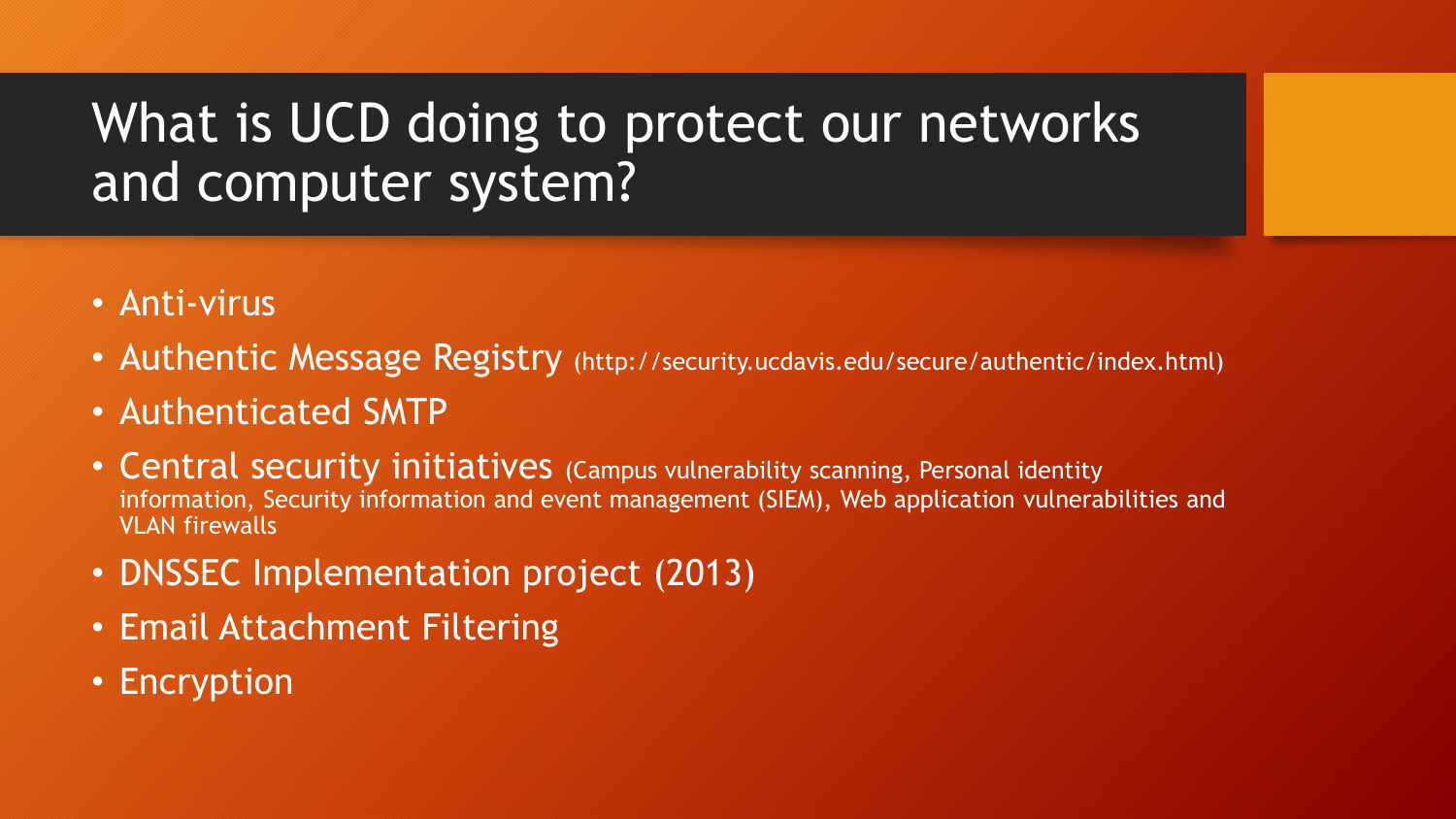# What is UCD doing to protect our networks and computer system?

- Campus Firewall Services
- Identity and Access Management
- Personal Identity Information (PII)
- Secure Email Authentication (SSL)
- Sophos Anti-Virus
- Spam Filtering
- Tripwire
- Virus Filtering
- Web Application Security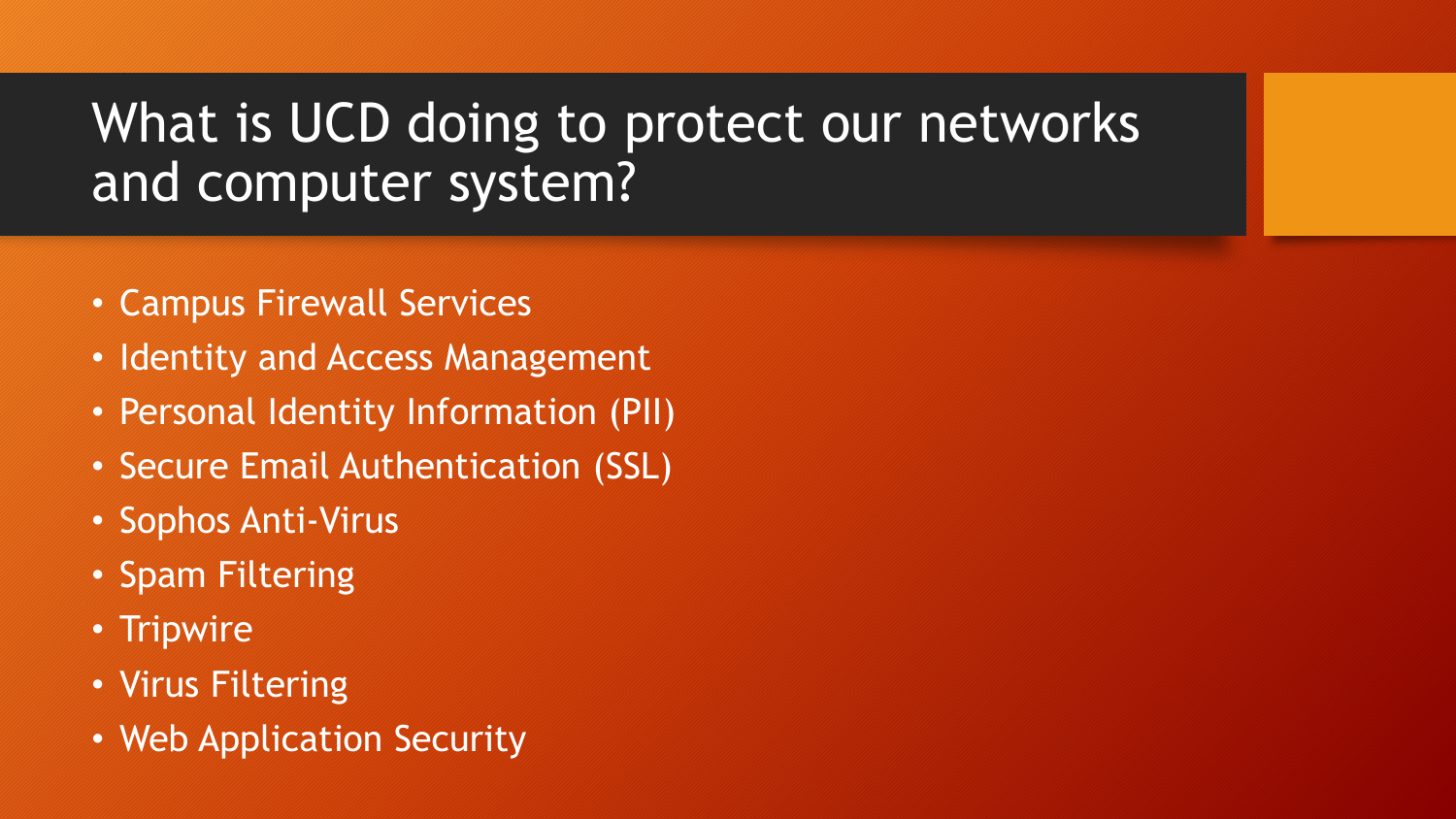#### What is UCD doing to protect our networks and computer system?

- UC Davis Cyber-Safety Program
- UC Davis Policy and Procedure Manual Chapter 310, Communications and Technology - Section 22, UC Davis Cyber-Safety Program
- http://manuals.ucdavis.edu/PPM/310/310-22.pdf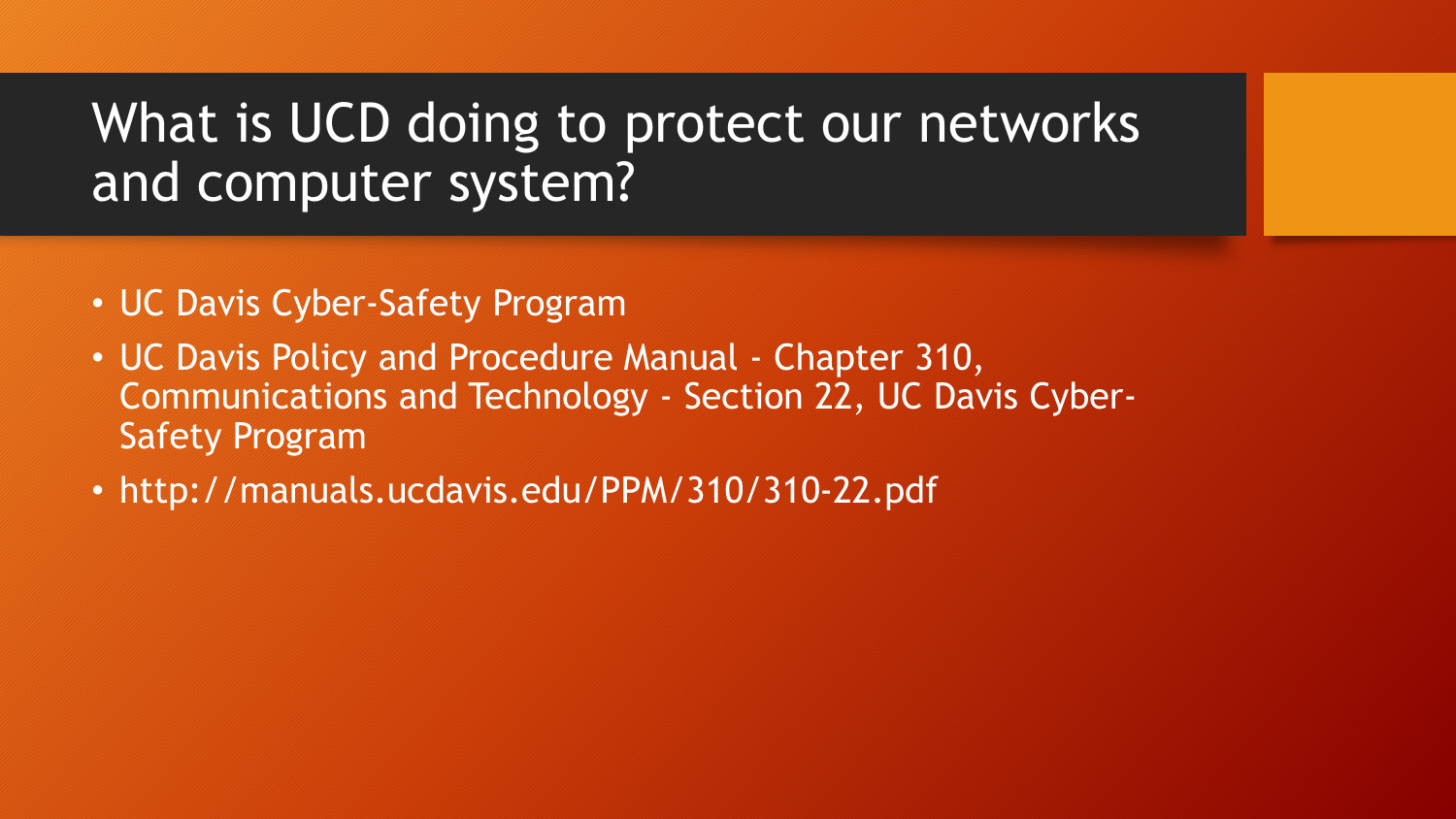#### UCD Cyber-Safety Program

- This policy establishes that devices connected to the UC Davis electronic communications network must meet UC Davis security standards or seek exception authorization. Campus units may develop and implement more rigorous security standards. Computing applications hosting critical and/or sensitive university information are subject to more stringent security standards, as defined in UC Business and Finance Bulletin, IS-3.
- Devices--Includes computers, printers, or other network appliances, as well as hardware connected to the campus network from behind security devices/systems.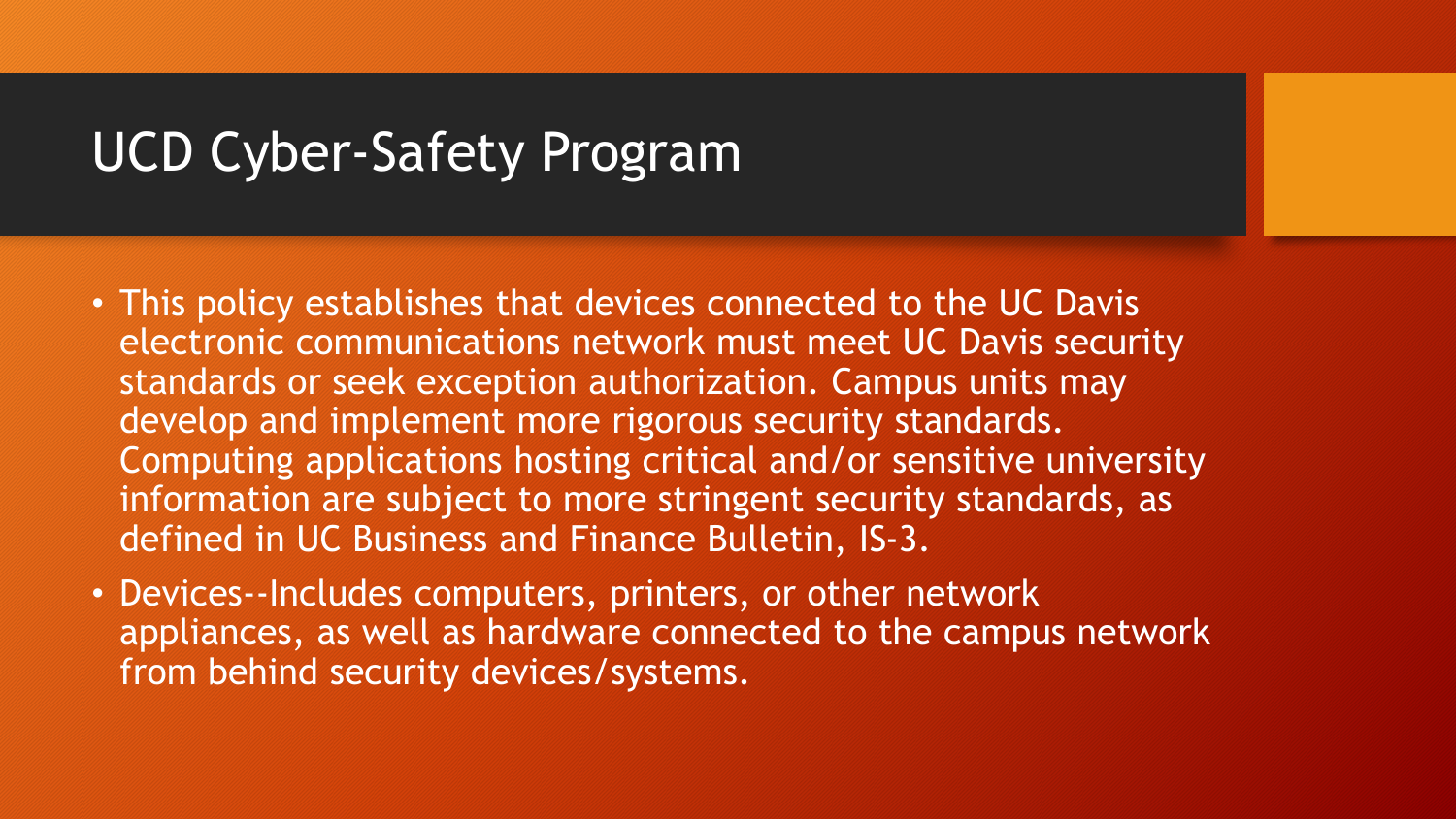# UCD Cyber-Safety Program

- Level 1 Practices (Highest Priority)
- Software patch updates
- Anti-virus software
- Insecure Network Services
- Authentication
- Personal Information
- Firewall Services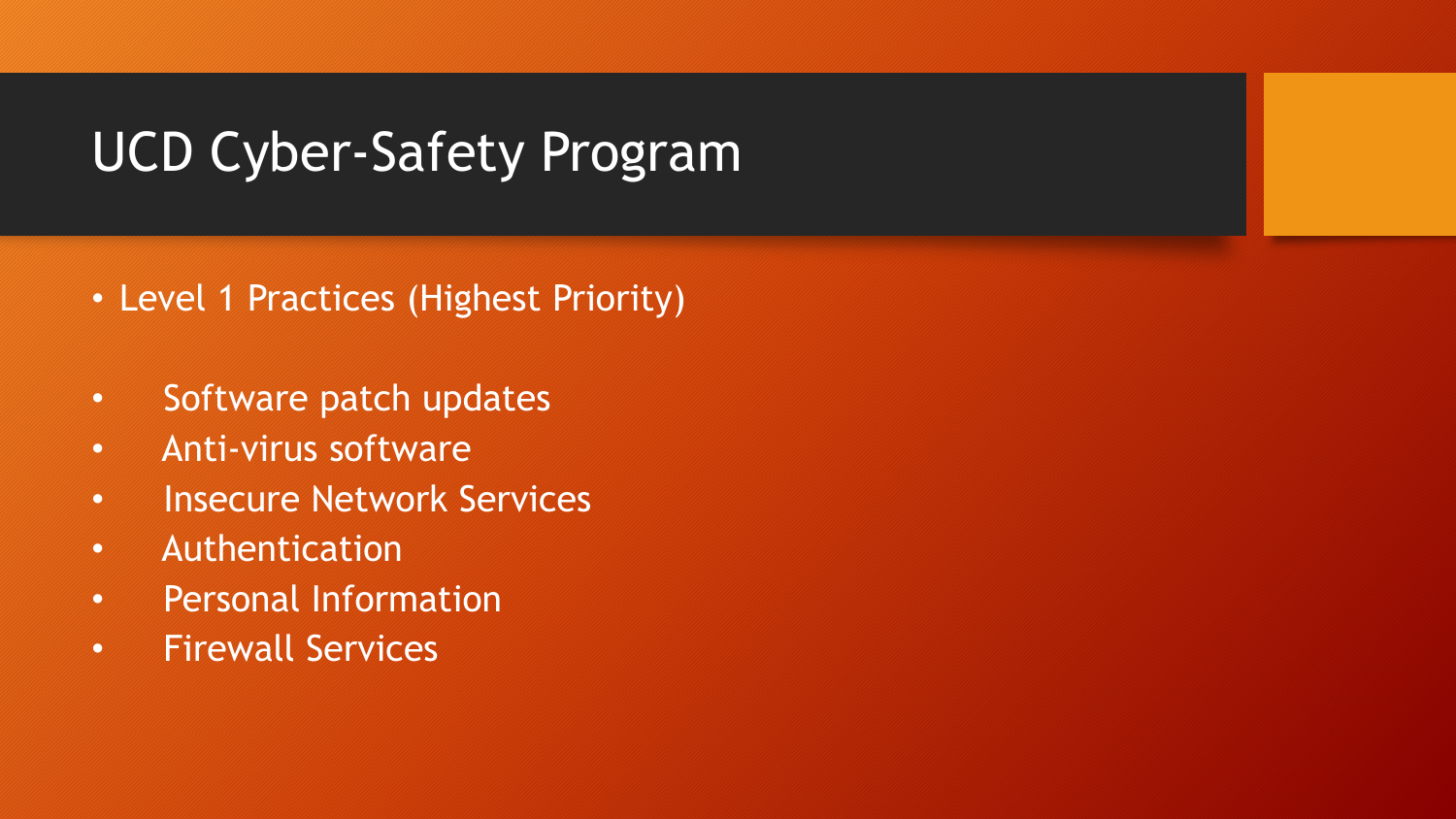# UCD Cyber-Safety Program

- Level 2 Practices (Secondary Priority)
- Physical Security
- No Open Email Relays
- Proxy Services
- Audit Logs
- Backup, Recovery, and Disaster Planning
- Training for Users, Administrators, and Managers
- Anti-Spyware Software
- Release of Equipment with Electronic Storage
- Incident Response Plan
- Web Application Security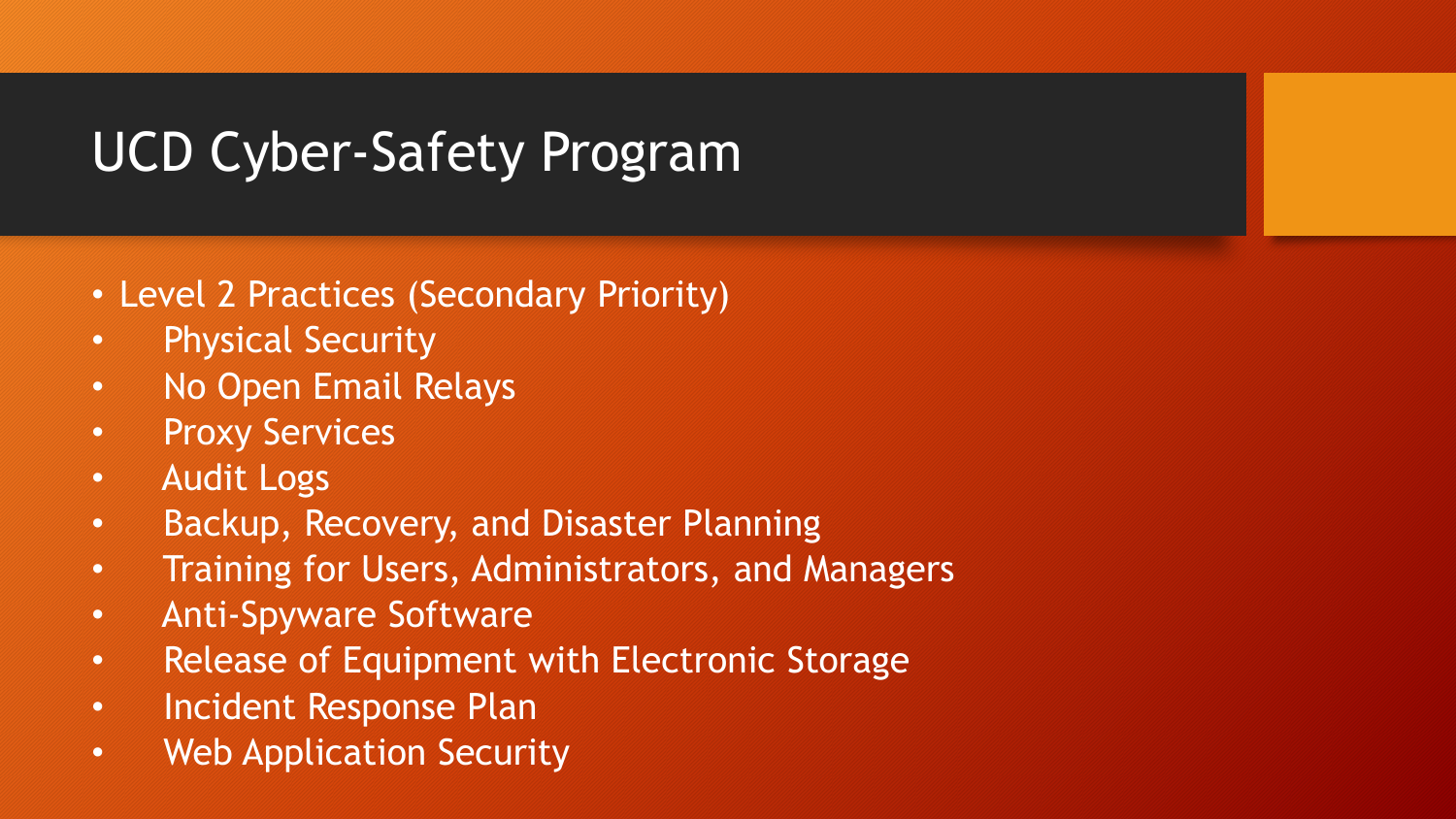#### UCD Cyber-Safety Program and Campus Units

- Campus units must ensure devices connected to the campus network comply with the security standards or develop/implement strategies to mitigate the risks posed by non-compliance.
- Campus units must annually report to their respective Dean, Vice Chancellor or Vice Provost, the extent to which unit operations are consistent with the campus security standards. Where compliance is not complete, the report must document a compliance plan, a statement indicating a specific security standard is not applicable or an acknowledgement and acceptance of the information risks associated with continued non-compliance to the security standard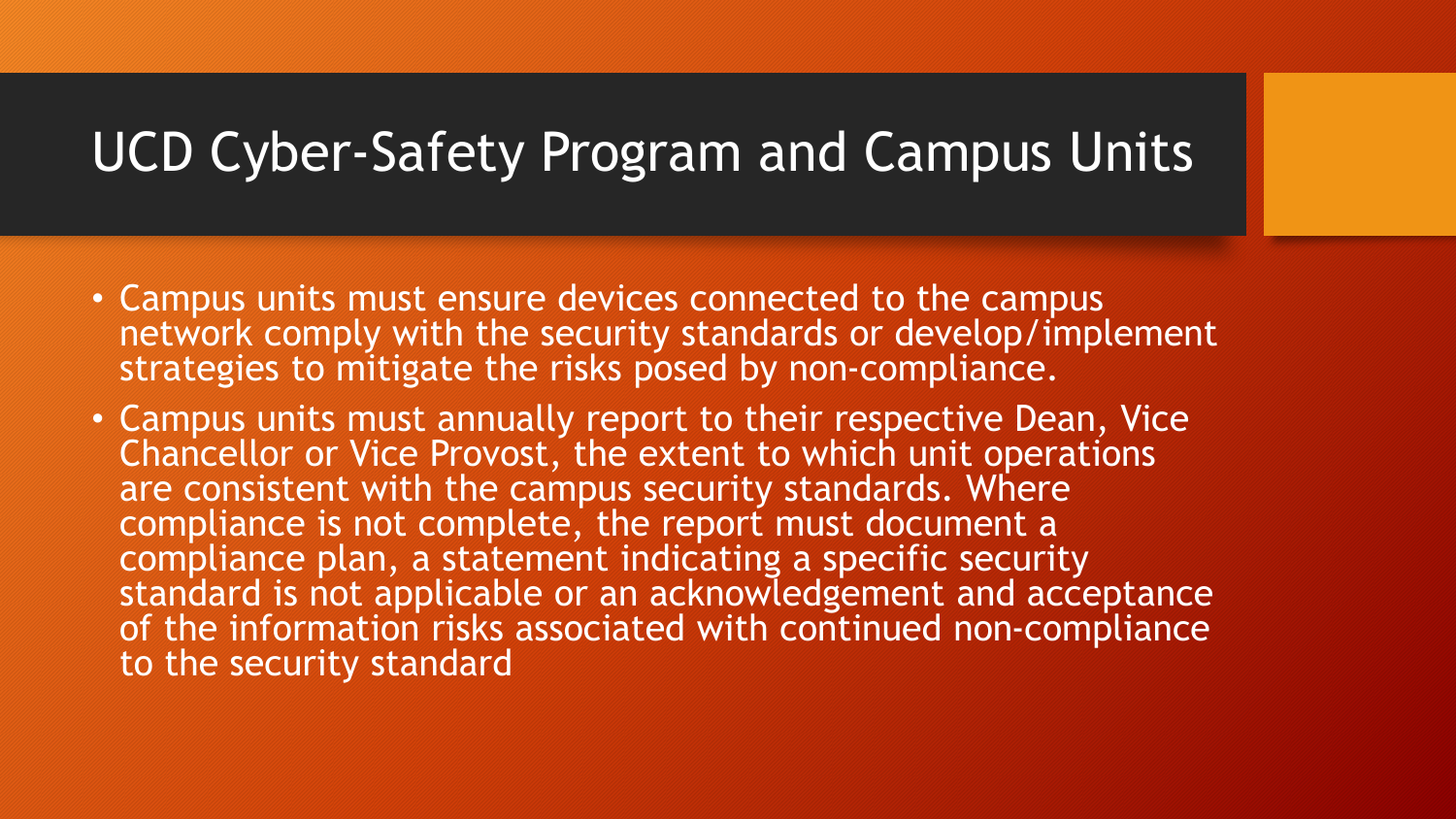# UCD Cyber-Safety Program and Campus Units

- Campus units are responsible for:
- Developing and implementing measures to ensure campus network connected devices are in compliance with security standards.
- Reviewing unit compliance to security standards and prepare and submit annual unit compliance reports/plans to campus administrative officials.
- Facilitating security training for users, system administrators and managers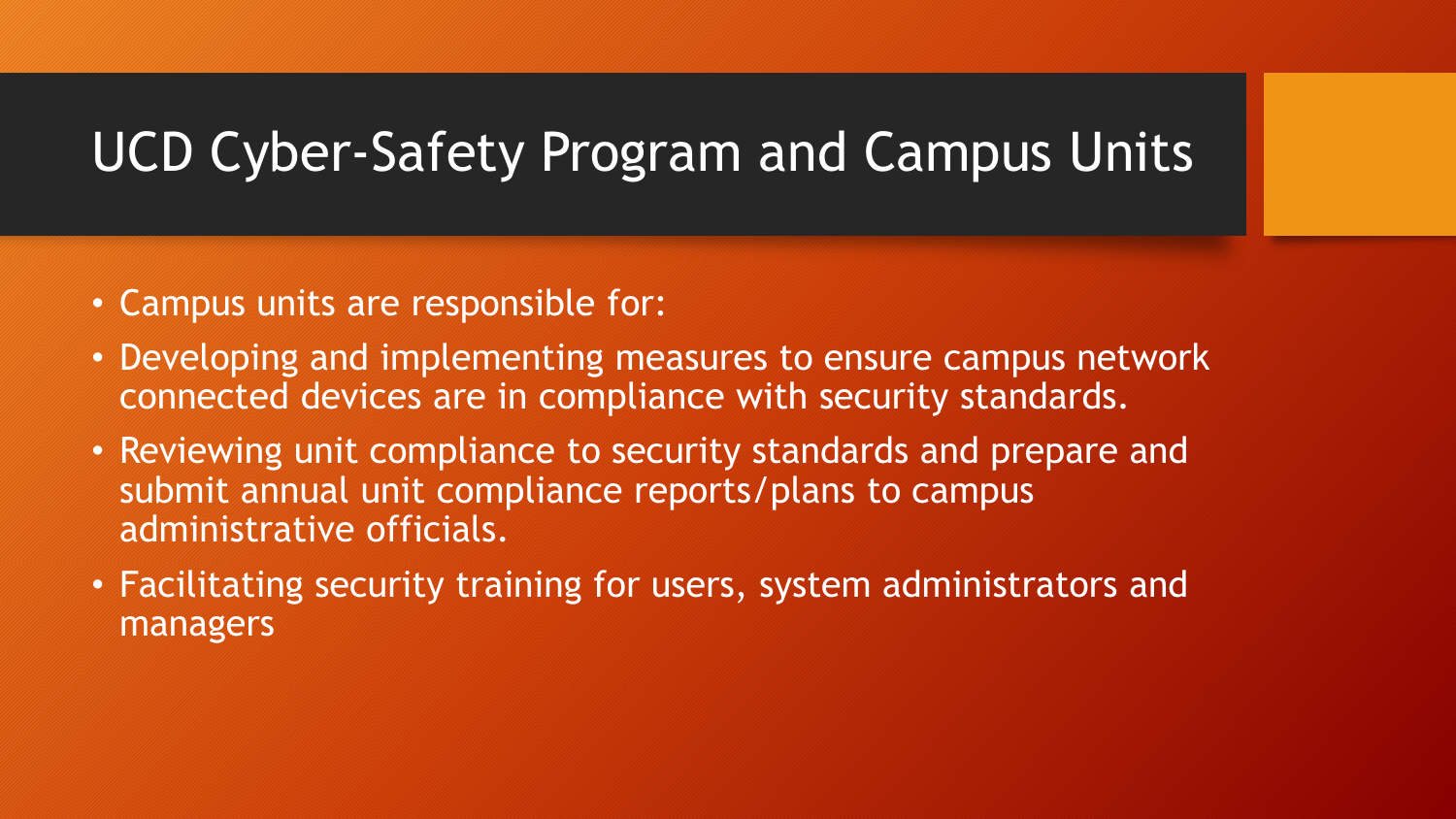### How are we protecting our departmental Networks and Computer Systems?





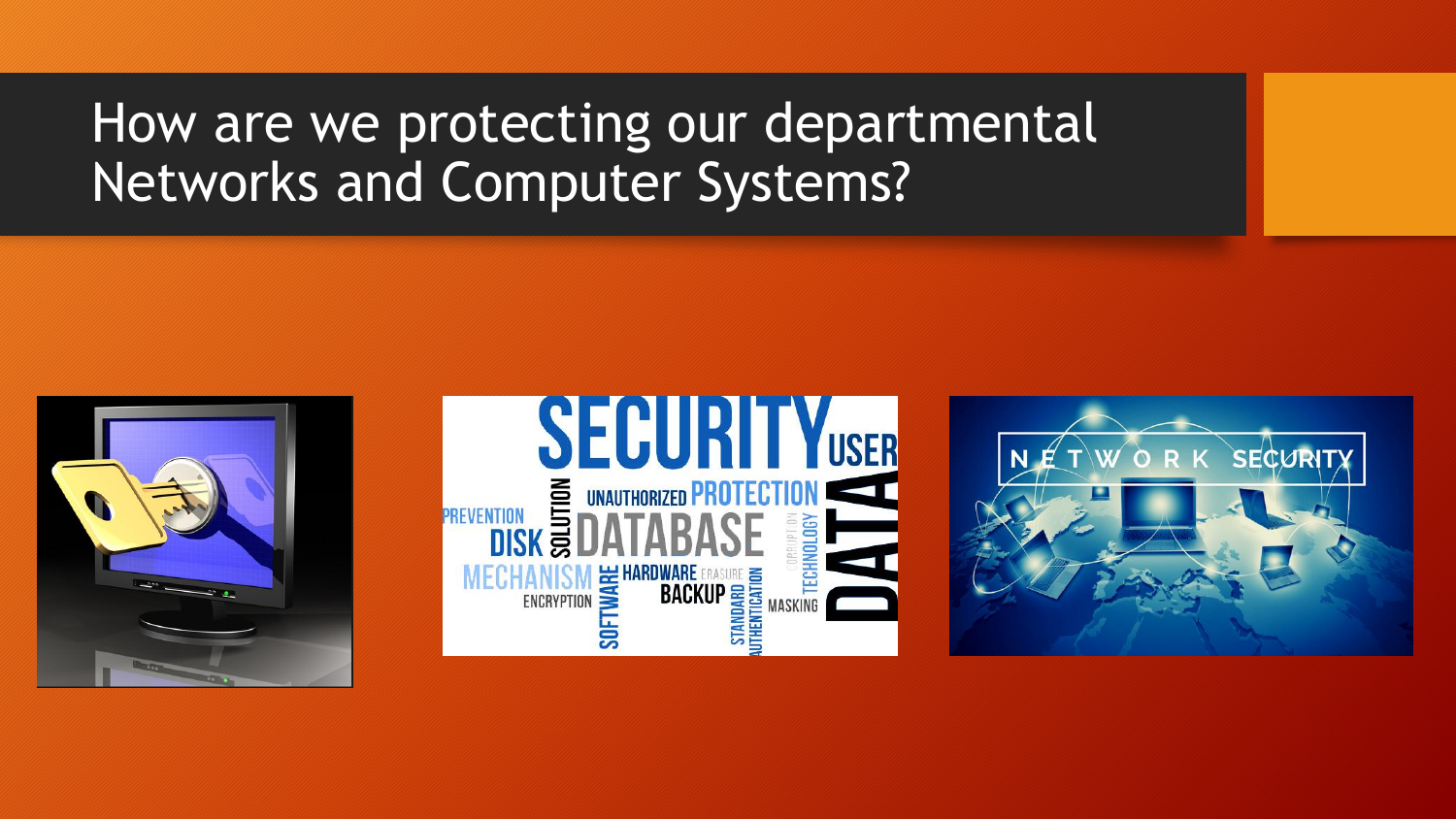#### Departmental Network Infrastructure

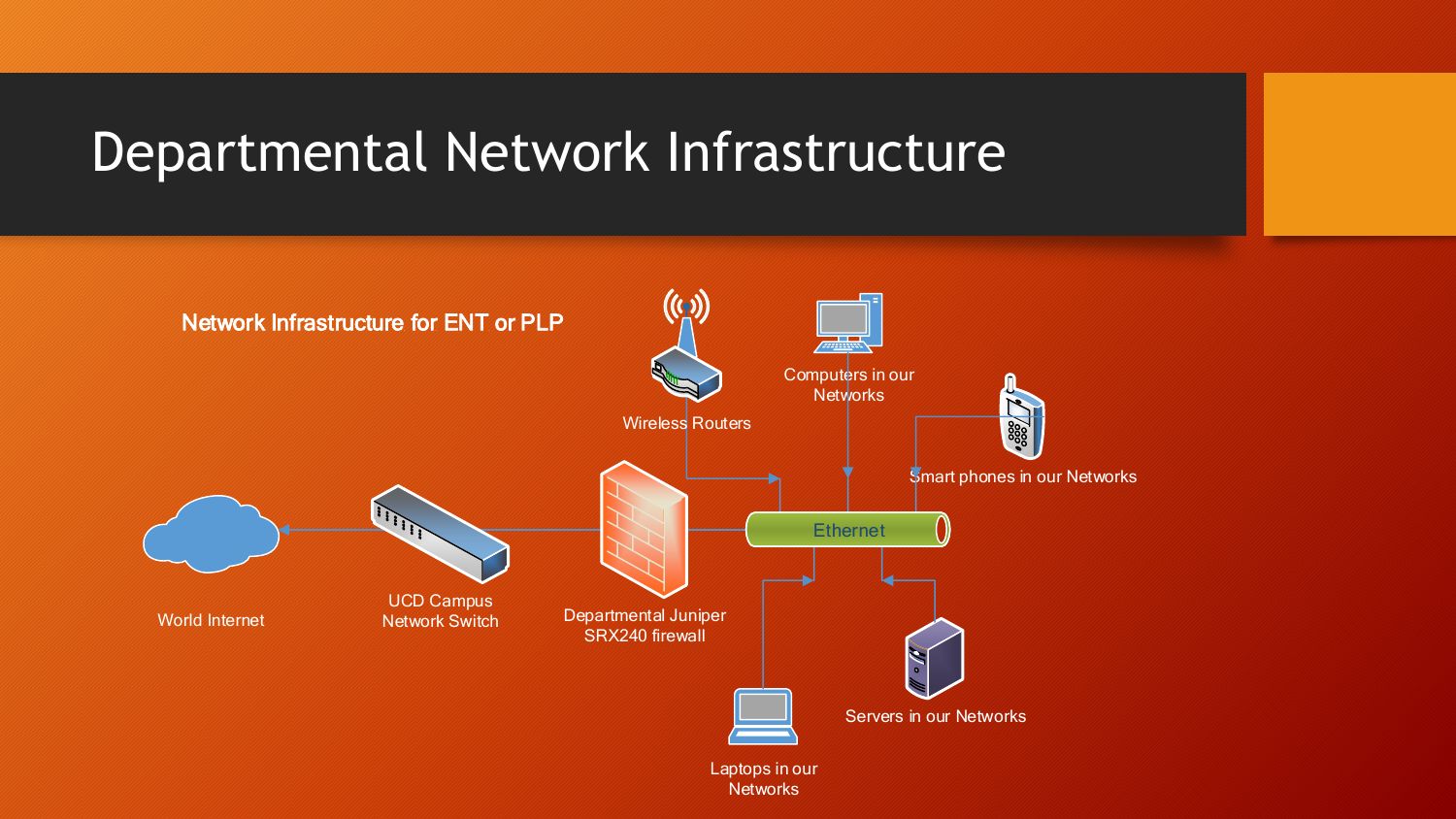- Network Security at the Departmental Level:
	- UCD Cyber-Safety Compliance
	- Departmental Firewalls
	- Network Scans
	- MS Active Directory Group Policies
	- Web Applications and sever security
	- Insecure Network Services
	- Secured Wireless Routers
	- MAC Filtering Implementation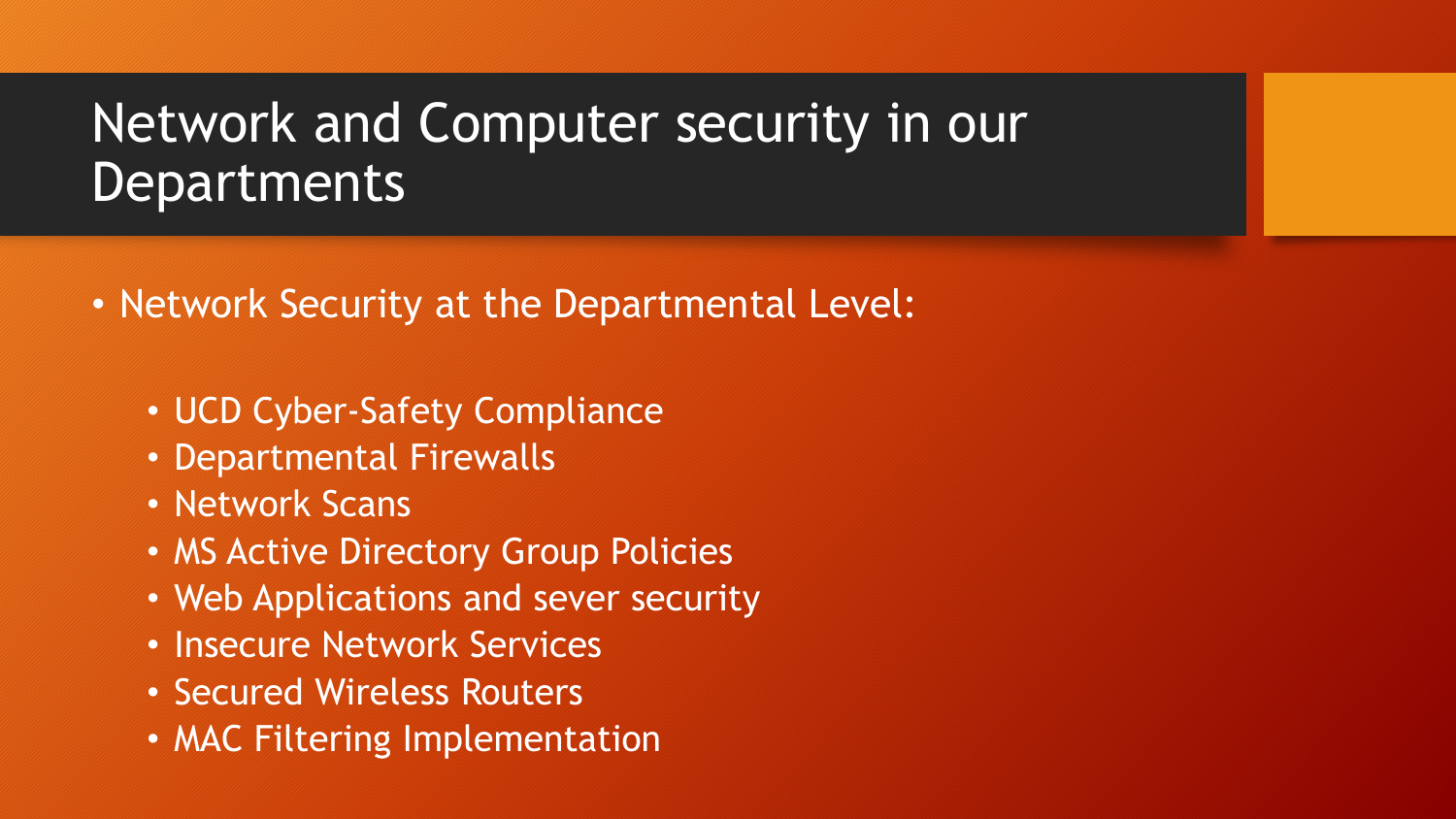- Network Security at the Computer System Level:
	- UCD Cyber-Safety Compliance
	- OS Firewall Activation
	- Software Patch Updates
	- Antivirus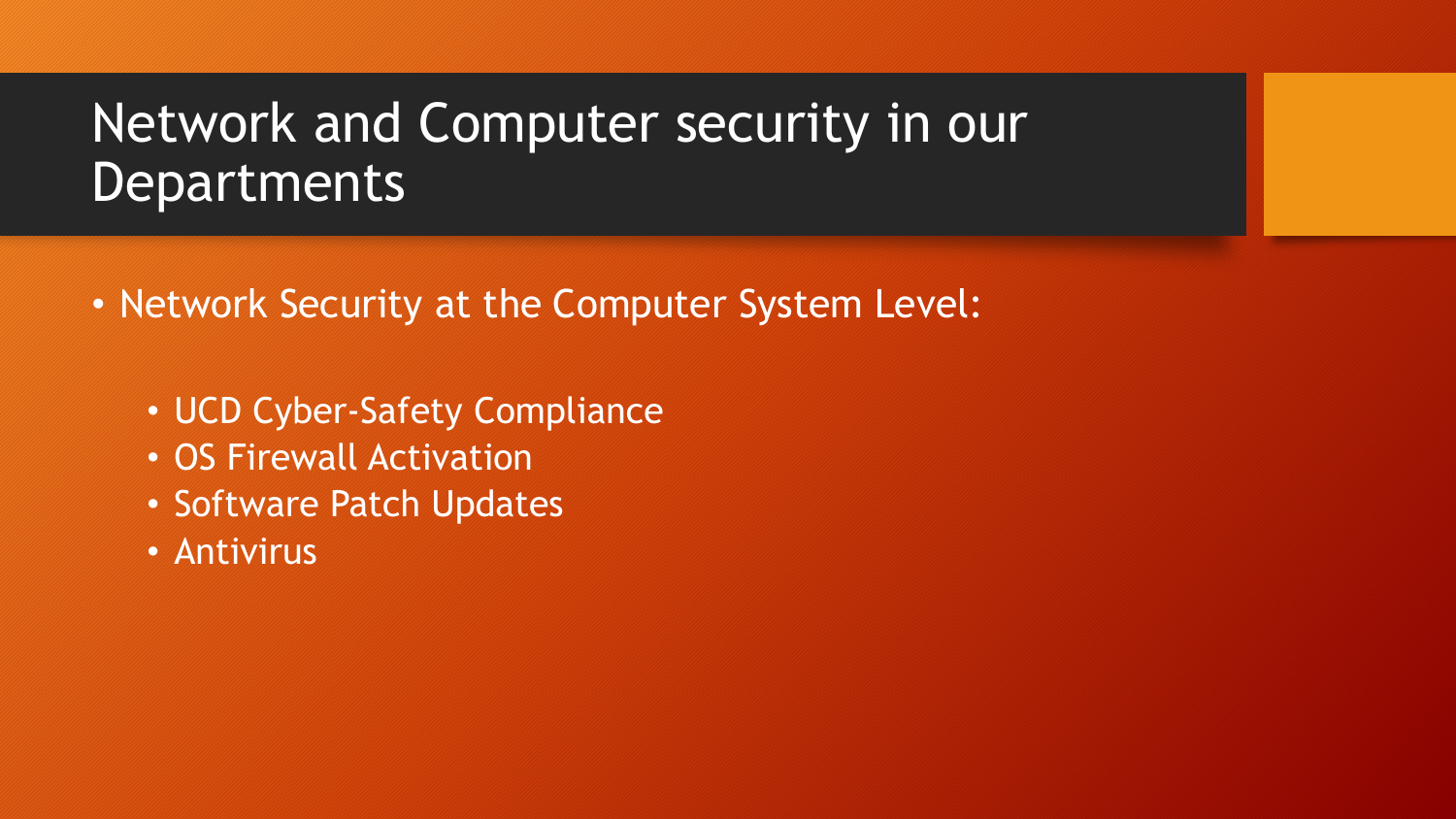- Computer Security at the Departmental Level (Servers):
	- UCD Cyber-Safety Compliance
	- Strong Authentication
	- Restricted Access to Servers and Computers
	- OS Firewall Activation
	- WSUS MS Operating System Software Patch Updates
	- BigFix Third-Party Software Updates
	- Antivirus
	- Physical Security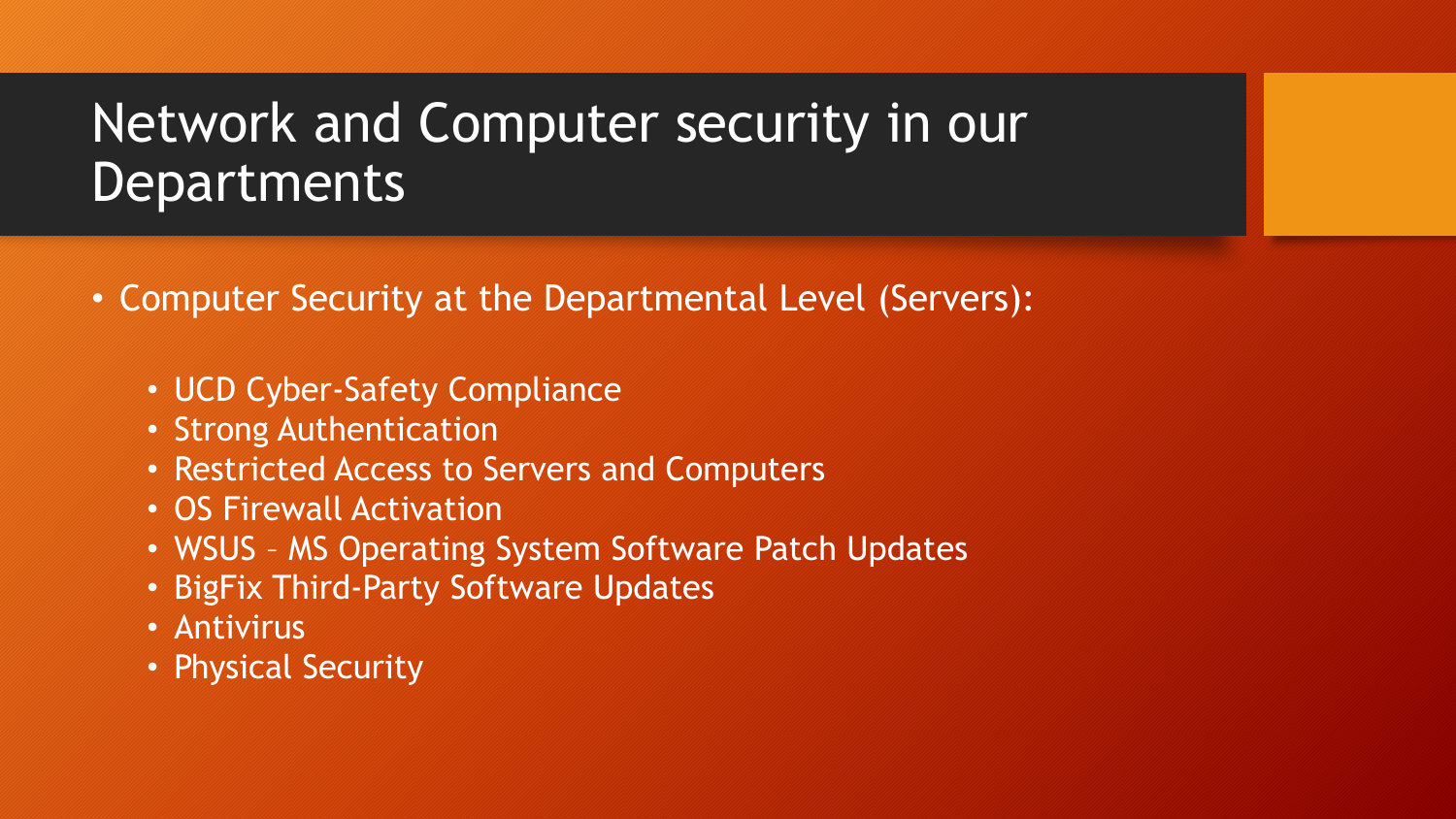- Computer Security at the Computer System Level:
	- UCD Cyber-Safety Compliance
	- Strong Authentication
	- MS Active Directory Group Policies
	- Restricted Access to Computers
	- Restricted or Minimized used of the "Administrator" account
	- OS Firewall Activation
	- Software Patch Updates
	- Antivirus
	- Physical Security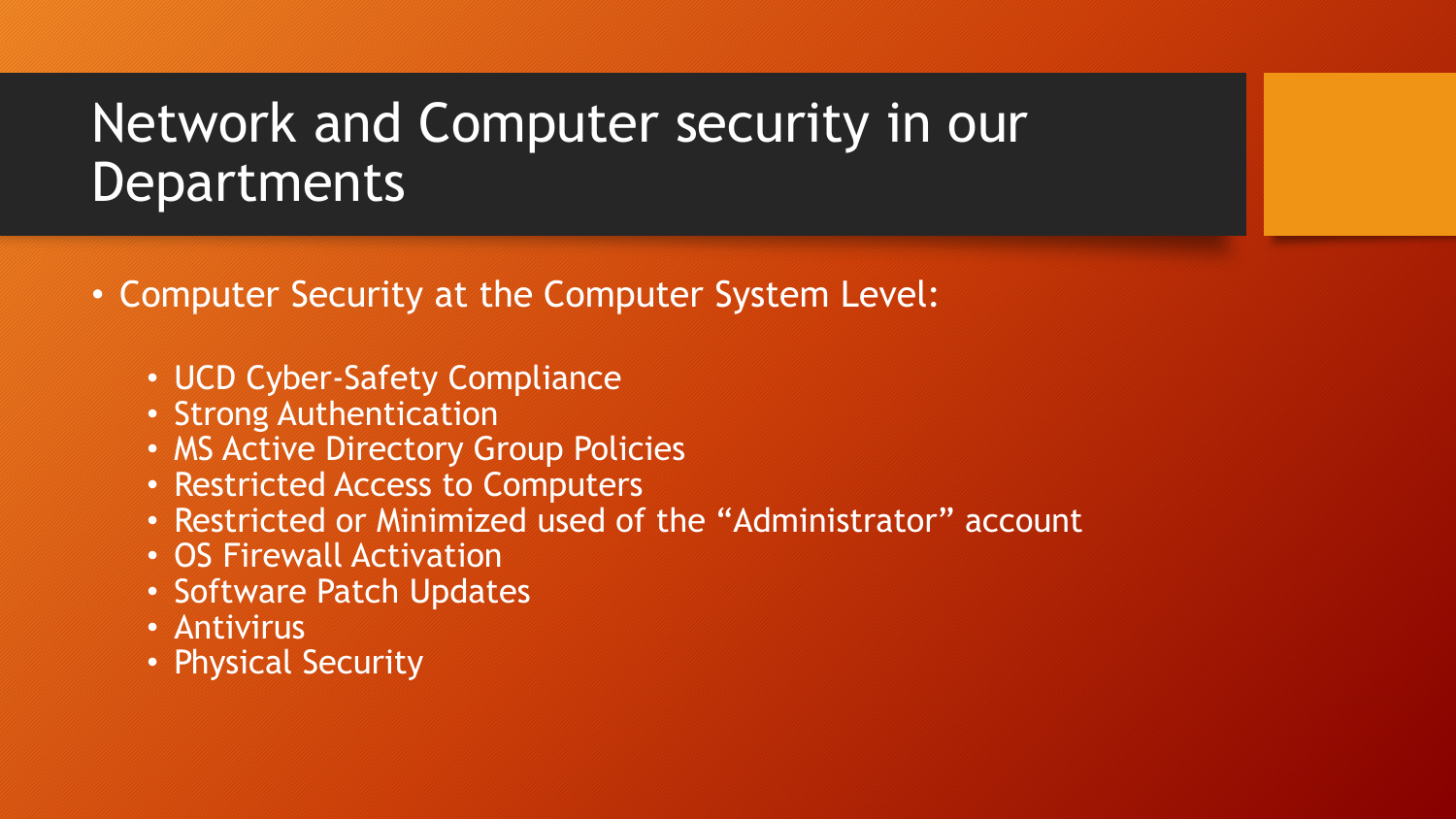# How are we keeping Hackers away from our UCD networks and computer systems?

• As you have seen, UCD and ourselves are doing our best to protect you from Hackers, malware, spyware and any other computer threat that may try to get to our networks or to your computers.